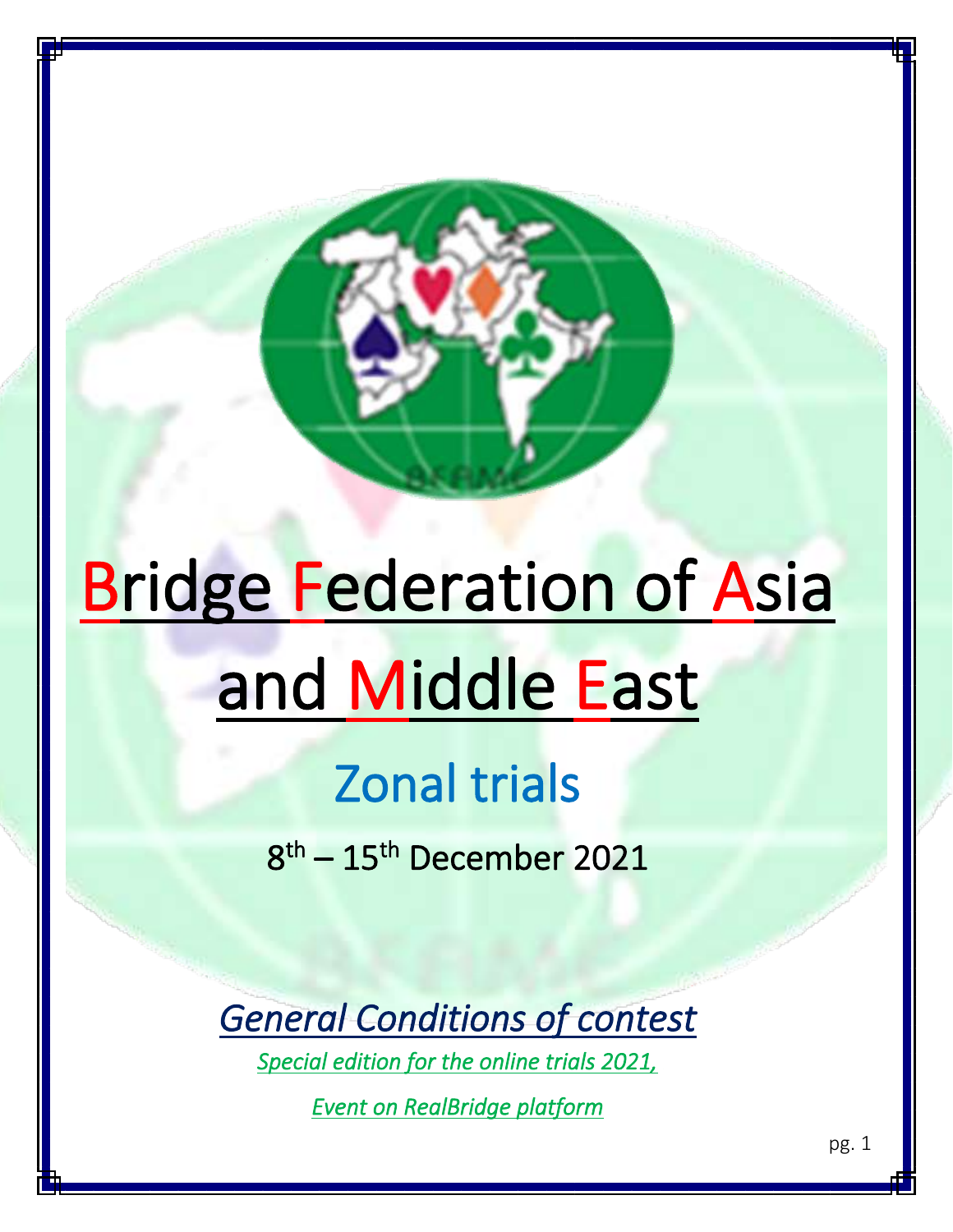# 1. Preamble

These Conditions of Contest are the standard regulations which apply to the online Bridge Federation of Asia & Middle East Championships.

The BFAME organizing committee retains its rights to add / change any of these conditions of contest or the supplemental conditions of contest during the event.

# 2. Definitions for the General Conditions of Contest

2.1. BFAME Alerting Policy

Means the Policy, issued by the BFAME from time to time, that regulates the alerting procedure in a BFAME Championship

#### 2.2. BFAME Systems Policy

Means the Policy, issued by the BFAME from time to time, that regulates the use of Systems in a BFAME Championship.

#### 2.3. BFAME Policy on Psychic Bidding

Means the policy, issued by the BFAME from time to time, that specifies the BFAME's Policy with regard to Psychic Bidding (see Appendix 4: BFAME/WBF Psychic Bidding Policy).

#### 2.4. Brown Sticker Announcement Form

Means the form designed for the announcement of Brown Sticker Conventions (bids, overcalls and subsequent auction) as referred to in the BFAME/WBF Systems Policy.

# 2.5. Head Tournament Director and Tournament Director

Mean the respective Directors so designated by the BFAME for a Zonal Bridge Championship

#### 2.6. BFAME Monitor

Means a person appointed by the BFAME to monitor the players during play in the designated playing spot.

#### 2.7. Executive Council

Means the Executive Council of the BFAME established under the Constitution and By-Laws of the BFAME.

#### 2.8. Guide to Completion

Means the publication of that name issued by the BFAME/WBF to instruct players in the correct completion of BFAME/WBF Convention Cards for a Zonal Bridge Championship copies of which may be obtained from the BFAME Systems Administrator whose address can be found in the Supplemental Conditions of Contest.

#### 2.9. Highly Unusual Methods (HUM)

Mean any of the systemic agreements so described in the BFAME/WBF Systems Policy.

#### 2.10. HUM System

Means a System that utilizes Highly Unusual Methods.

#### 2.11. Law

Means a Law contained in the Laws of Duplicate Bridge 2017, these being numbered from 1 to 93 inclusive.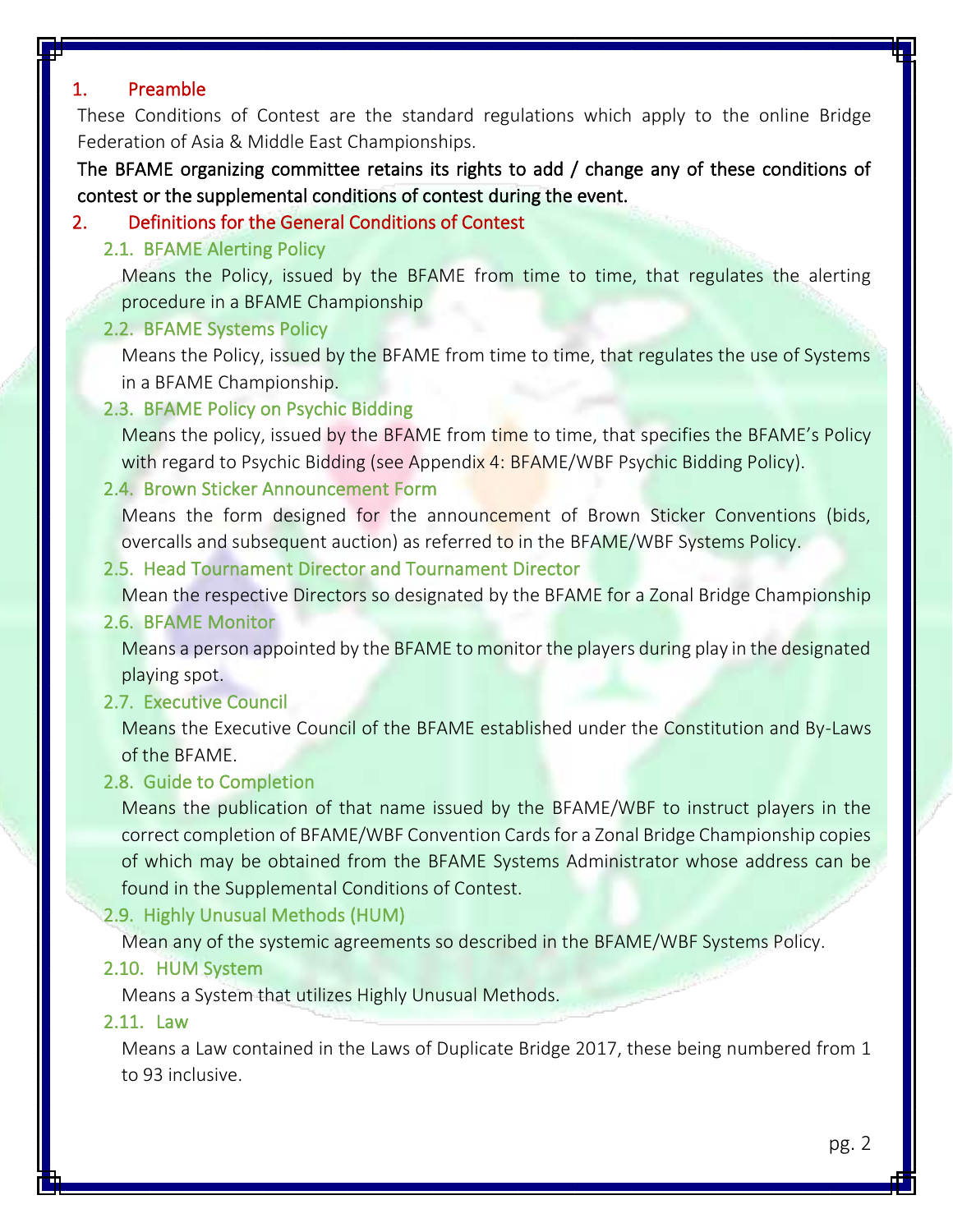#### 2.12. Playing Area

Means the area defined by the BFAME which may include the lobby in the immediate vicinity of the actual playing room, the toilets adjoining the playing room which are designated for the use of the players and any other rooms/lobby areas to be decided on site. Such areas will be identified to the participants.

#### 2.13. President

Means the President of the BFAME.

#### 2.14. Review Form

Means the form prescribed by the BFAME/WBF for the lodging of a review against the tournament director's decision at a Zonal Bridge Championship.

#### 2.15. Reviewer and his assistants

The reviewer and his assistant are appointed by the WBF President before the start of the championship and will review the TD's rulings when required to do so.

#### 2.16. Schedule of Play

Means the schedule for the play of a Zonal BFAME Bridge Championship, either as contained in the Supplemental Conditions of Contest or as subsequently determined by the BFAME.

# 2.17. Session

Means a segment of play (as prescribed by the Schedule of Play) after which scores are computed.

#### 2.18. Supplementary Sheets

Means such additional pages containing System details as are annexed to and form part of BFAME/WBF Convention Cards in accordance with these and the Supplemental Conditions of Contest.

#### 2.19. System

Means all agreements and understandings a pair has as to the meaning of any call or play as those respective expressions are defined in the Laws of Duplicate Bridge 2007.

#### 2.20. These Conditions of Contest

Means these General Conditions of Contest.

# 2.21. Tournament Rules and Regulations Committee, Tournament review Committee and Credentials Committee

Mean the respective committees constituted either generally or for a Zonal Bridge Championship pursuant to the By-Laws of the BFAME.

#### 2.22. WBF

Means the World Bridge Federation, Inc., a corporation incorporated in Switzerland.

#### 2.23. BFAME/ WBF Convention Card or Card

Means the Convention Card authorized by the BFAME/WBF for the disclosure of systems by contestants in a Zonal Bridge Championship and includes Supplementary Sheets. See Appendix 2.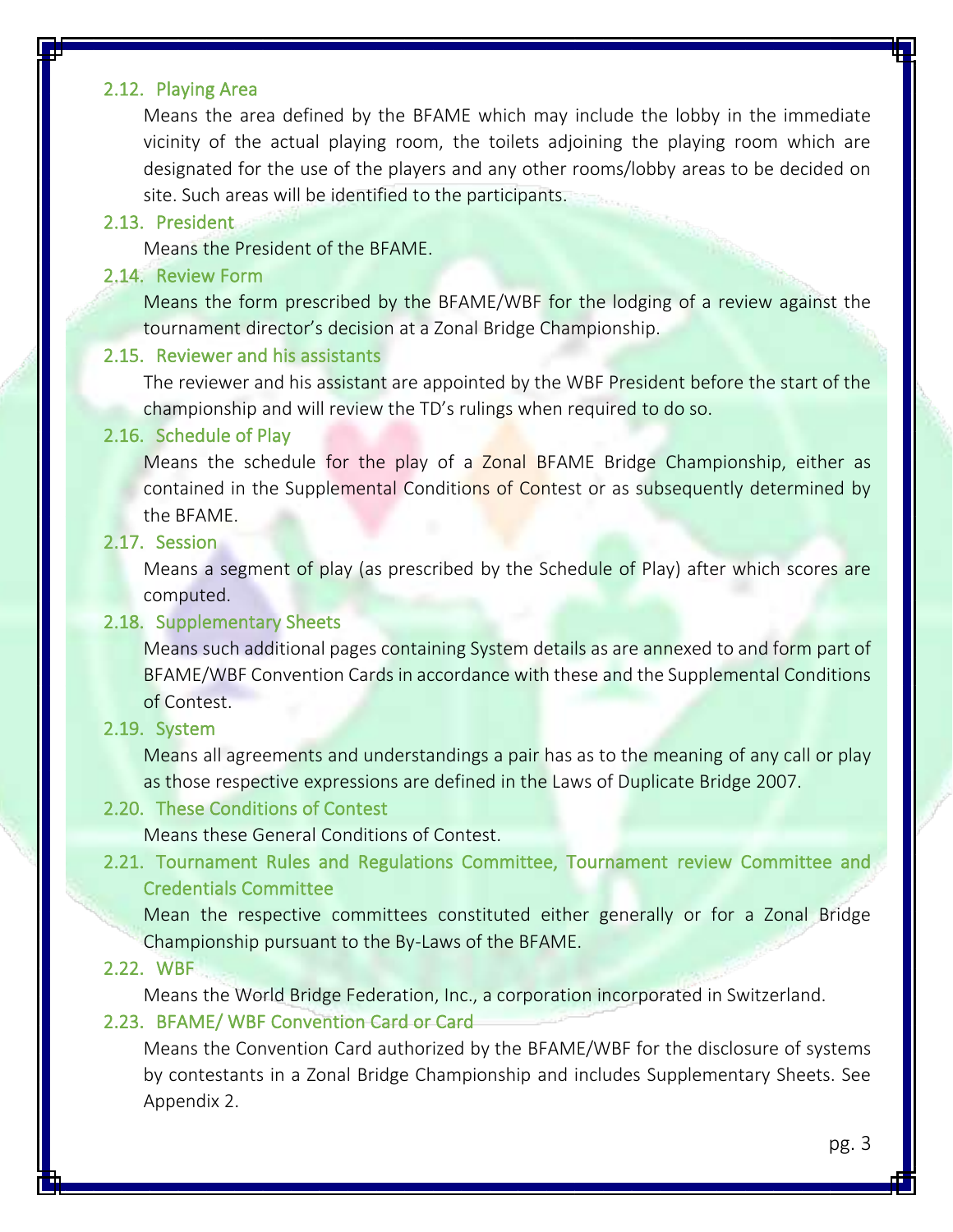# 3. Eligibility

# 3.1. General

To be eligible for participation in an BFAME Zonal Bridge Championships a competitor must comply with the Olympic Charter as well as with the rules of the BFAME/WBF, and must be entered by his NBO. He must notably respect the spirit of fair play and ethics, and behave accordingly.

#### 3.2. Credentials Committee

Pursuant to the By-Laws of the BFAME, the President has appointed a Credentials Committee, whose functions shall be (subject to these Conditions)

- A. to determine all questions relating to the rights and eligibility of players and nonplaying captains whose names have been submitted by his NBO for invitation to compete in an BFAME Zonal Bridge Championship("nominated"), taking into account the reports (if any) from previous proceedings involving suspension of or disciplinary proceedings against players under their jurisdiction. The names of players and nonplaying captains submitted by the NBOs for invitation to an BFAME Zonal Bridge Championship must be transmitted to the President, or his designee, in writing, as prescribed by the relevant Supplemental Conditions of Contest;
- B. in its discretion, to refuse to invite any player or non playing captain whose name has been submitted for invitation to an BFAME Zonal Bridge Championship by his NBO, as aforesaid, to participate in a zonal Bridge Championship. In any such case of refusal, no reason shall be given by the Credentials Committee.

#### 3.3. Eligibility Requirements

The Credentials Committee must ensure that each nominated contestant satisfies the birth and residence requirements of the NBO nominating him belongs and also satisfies the eligibility requirements of the BFAME as follows:

Any competitor in an BFAME Zonal Championship must be a national of the country of the NBO entering him for participation, subject to the following:

If a competitor is a national of two or more countries at the same time, he may represent either one of them, as he may elect.

If a competitor has represented one country in an BFAME zonal championship and has changed his nationality or acquired a new nationality, he shall not participate in an BFAME zonal championship to represent his new country until after three years of such change of acquisition. This period may be reduced or even cancelled upon the request of the NBO with the approval of the BFAME Executive Council.

If an associated state, province or overseas department, a country or colony acquires independence, if a country becomes incorporated within another country by reason of a change of boarder, or if a new NBO is affiliated as a member of BFAME, a competitor may continue to represent the country to which he belongs or belonged. However, he may, if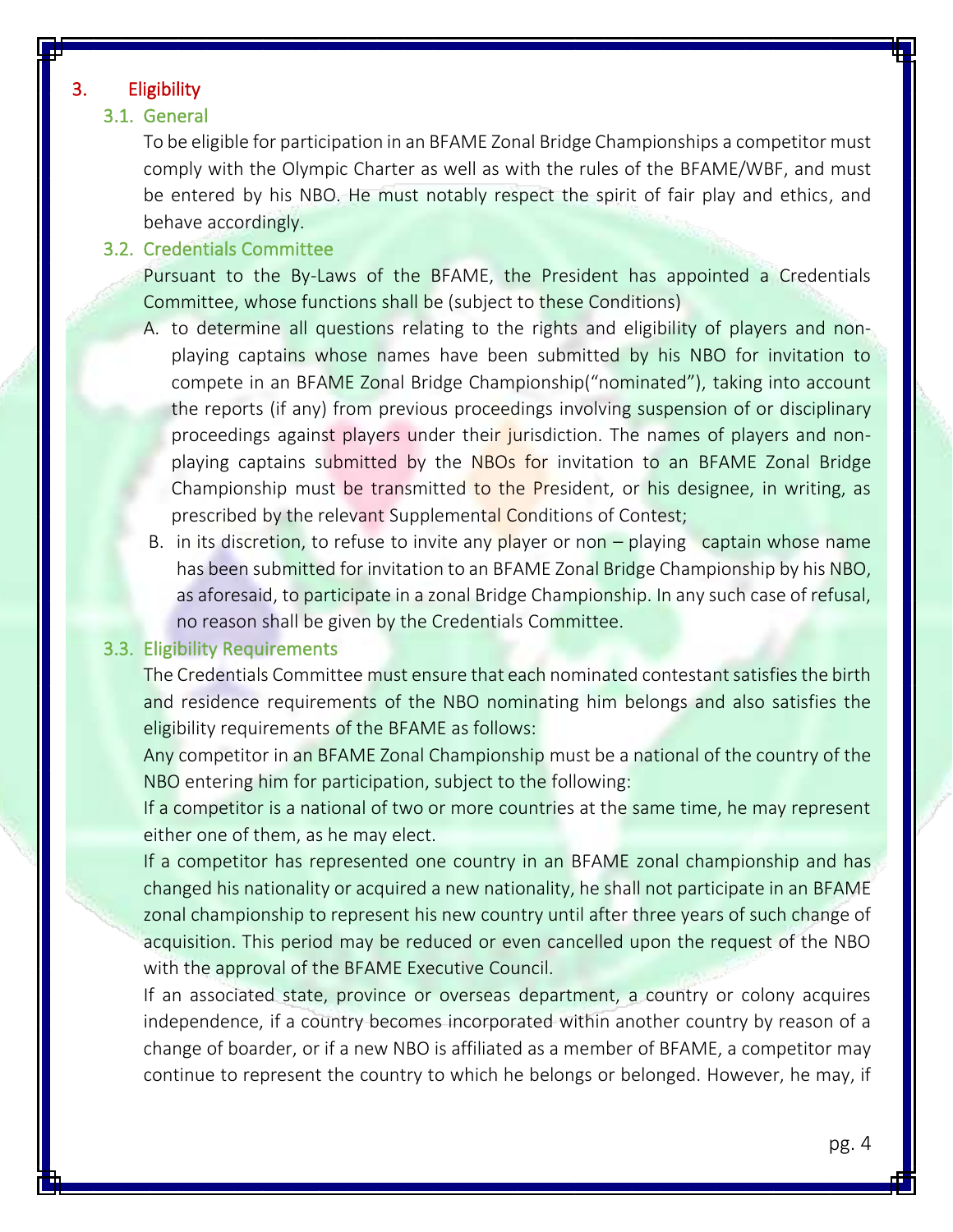he prefers, choose to represent his country or be entered in an BFAME zonal championship by his new NBO if one exists. This particular choice may be made only once.

Entries may be rejected if any NBO whose nominated contestants are submitted for invitation in arrears in the payment of monies due to the BFAME for annual dues or for entry fees to any BFAME event. No male shall be a playing member of, or a substitute player in, a team or pair competing in a women's event.

# 3.4. Eligibility for Senior Players

All players must be aged 62 or older during the calendar year in question for the Zonal senior Championship.

#### Number of players / team

Each team consists of at least 4 players and up to 6 players.

#### 5. Official Language

English language will be the official language of the event.

#### 6. Ethics

The organizing committee is expecting from all bridge players and all the participants to behave in sportsmanlike manner.

It is not accepted by all means any political statements, rude behavior and any unsportsmanlike conduct towards your partner, your opponents, your TD or the officials responsible of running the event.

Any sort of unauthorized communications is strictly forbidden and will result in canceling the team match and to be excluded from the event and will be reported to the BFAME disciplinary committee.

Any complain shall be sent to the head TD who will discuss the case with the BFAME-Authority Committee and take the necessary action if needed.

Should a team be disqualified as a result of a decision made by the Head Tournament Director or by the organizing committee itself, no refund of the entry fees will be made.

#### 7. Completion of BFAME/WBF Convention Card

#### 7.1. Publication of Systems

Registration of Convention Cards with the BFAME gives the BFAME the right to publish such convention cards via Internet or to any parties at the Championship in such form as it sees fit. When full systems are registered on site, for the purposes of providing additional information, these will not be published by the BFAME to persons other than those requiring them for the purpose of running the tournament.

# 7.2. Requirements

Contestants are required to make full written disclosure of their System and also to make a full disclosure of the meaning of any call or play in response to a proper question at the table from an opponent, in accordance with the BFAME Systems Policy and in addition to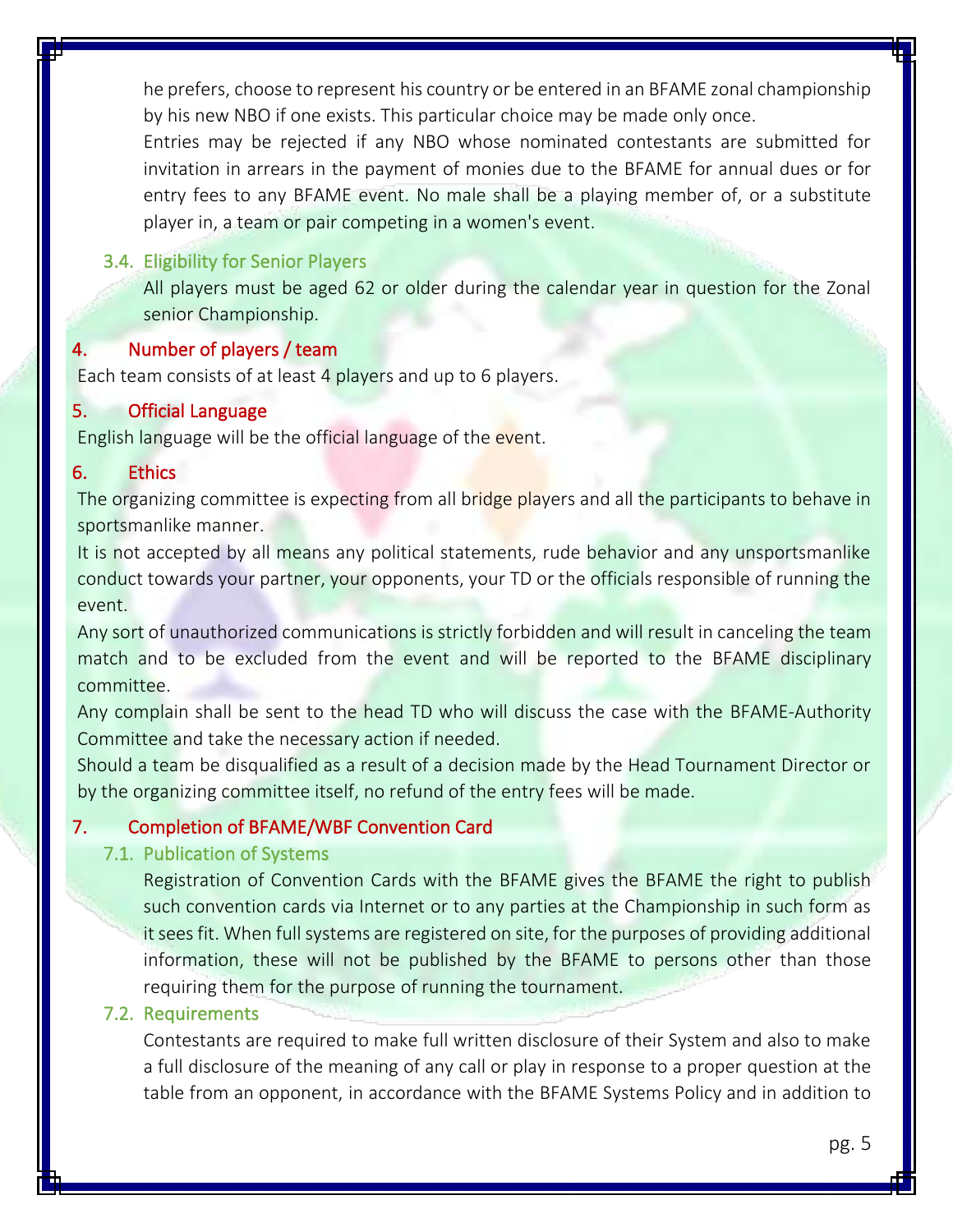rules established in these Conditions of Contest. The full written disclosure referred to in the above paragraph is made by the completion in due form of the BFAME/WBF Convention Card and Supplementary sheets as required. Partnerships are required to file their Convention Cards and supplementary Sheets.

A Card will not be regarded as having been completed in due form for the purposes of this section unless:

- a. all sections of the Card have been accurately and legibly completed, in English, in accordance with the Guide to Completion, these Conditions of Contest.
- b. the Card and Supplementary Sheets contain a clear and sufficient explanation of the System used, including, without limitation, all competitive agreements and understandings, it being accepted by the BFAME that the full particulars of some sequences (such as relays) which occur in later rounds of the auction, may be omitted from the Card without such omission constituting a breach of the requirement that the Card contain a clear and sufficient explanation of the System;
- c. The type of System and its appropriate color are duly indicated in the prescribed place on the Card.
- d. No prior agreement is permitted by which a varied meaning of a call or play applies only after a question asked, a reply given, or an irregularity occurring.

#### 7.3. Supplementary Sheets

- a. The BFAME/WBF Convention Card may be supplemented by the addition of supplementary Sheets. The function of the Supplementary Sheets is to facilitate the full disclosure of Systems and the relationship of material on a supplementary Sheet to material on a Card should be clearly indicated by corresponding numbers on both the Card and the Supplementary Sheet.
- b. The number of Supplementary Sheets allowed, as well as the procedures for amendment and variation of Convention Cards will be set forth in the Supplemental Conditions of Contest.

#### 7.4. General

- a. If a player makes use of any conventional call not sufficiently described on his Card (including Supplementary Sheets), that player's partnership may be subject to a procedural penalty (Law 90) for the infraction and/or to disciplinary penalty as well as to score adjustments to redress any damage.
- b. The onus of disclosure is on the user. When there is a claim of damage through inadequate disclosure, the Tournament Director will give the benefit of any doubt to the opponents.

#### 8. Dress Code

NBOs are asked to take note of the recognition of Bridge as a Sport by the IOC and requests that players should, at all times, be dressed appropriately.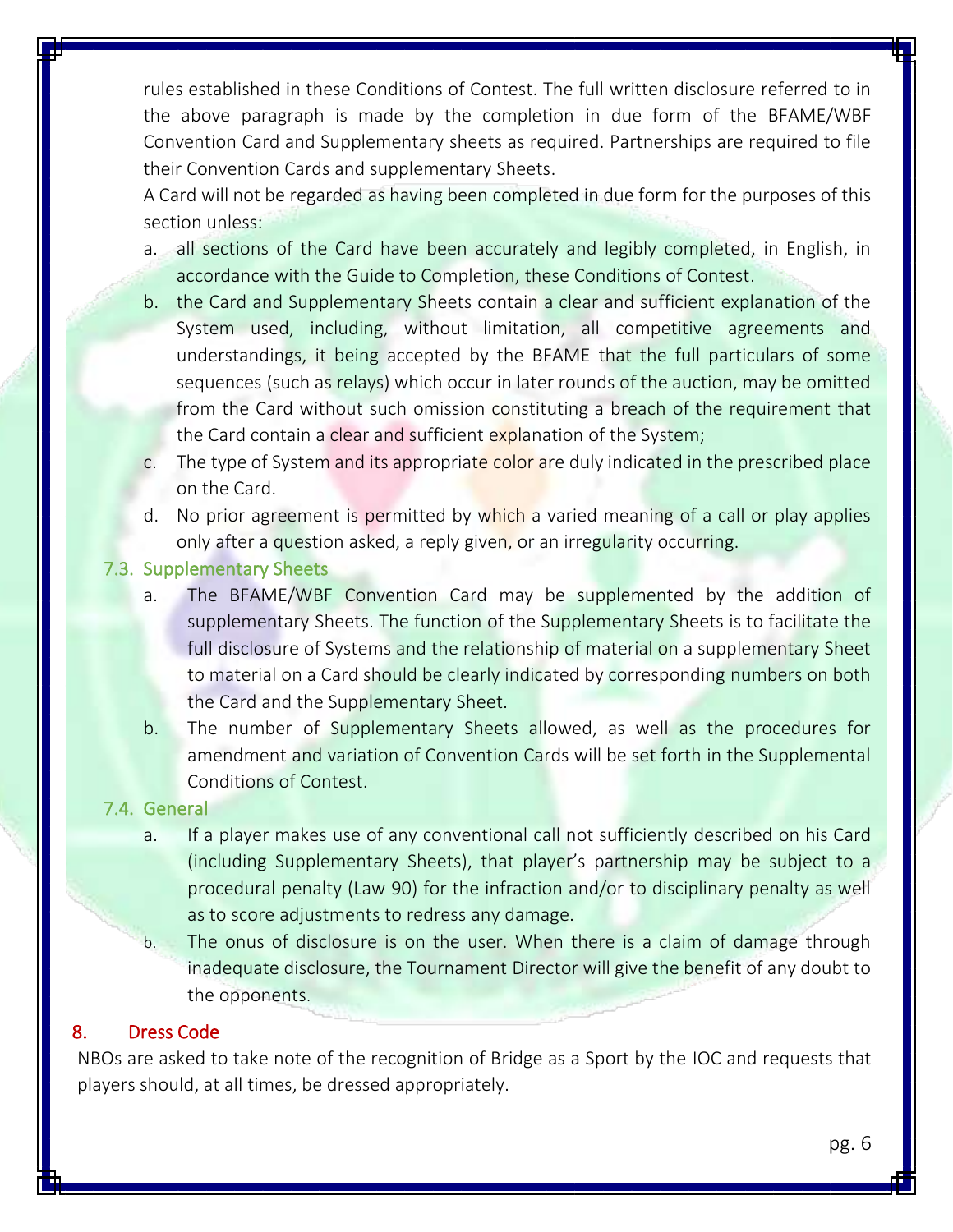#### 9. Restrictions

The following restrictions apply to the playing areas (see definition of these areas in Section 2.12)

#### 9.1. Smoking and Alcohol

Smoking and the consumption of alcoholic beverages of any nature in the playing area is strictly prohibited. No player may leave the playing area in order to smoke or consume alcohol before the end of his match.

Any player or team official smoking or consuming alcohol before, during or after the session in this area will result in his team being fined 2 VP, or in the case of pairs events, will result in his partnership being fined 25% of the match points available on a board during the session. Constant violation of this regulation will result in the player being prohibited from playing and in the team official not being admitted into the playing area.

#### 9.2. Mobile Phones, Pagers and other Electronic Equipment

Mobile telephones, pagers, smart watches or any other electronic equipment may not be brought into the playing area.

Any player or team official bringing such an item into this area will result in his team being fined 2 VP or, in the case of pairs events, will result in his partnership being fined 25% of the match points available on a board during the session. The penalty is mandatory. Constant violation of this regulation will result in the player being prohibited from playing and in the team official not being admitted into the playing area. The Head Tournament Director may, at his discretion, prohibit a player from bringing other equipment into the playing area. Anyone entering the playing area may be required to comply with procedures put in place by the BFAME for the detection of such electronic equipment.

#### 9.3. Disqualification from any BFAME Championship event or Tournament

Should a team, pair or individual play be disqualified as a result of a decision made by the Head Tournament Director or the Executive Council, no refund of the entry fees, either in part or in whole, will be made.

#### 10. Penalties

It is expected from all the players to be online 10 min at least before the official time of the session. Late log on to RealBridge could results in a penalty by the TD.

The TD may remove un-played boards if a delay in finishing the match will interfere with the smooth running of the competition. An assigned adjusted score will be awarded to each board that has already been played in the other room.

#### 11. Substitutes in Team Tournaments

If, for any reason, a team is unable to produce four players, either at the start of a Session or because of an emergency that develops during the session, the Head Tournament Director, in consultation with the captain of the team, may designate a substitute to complete the team. A substitute need not be a member of the NBO or the Zone represented by the team on which he or she substitutes, but must not be a player from another team and may not be a male in the case of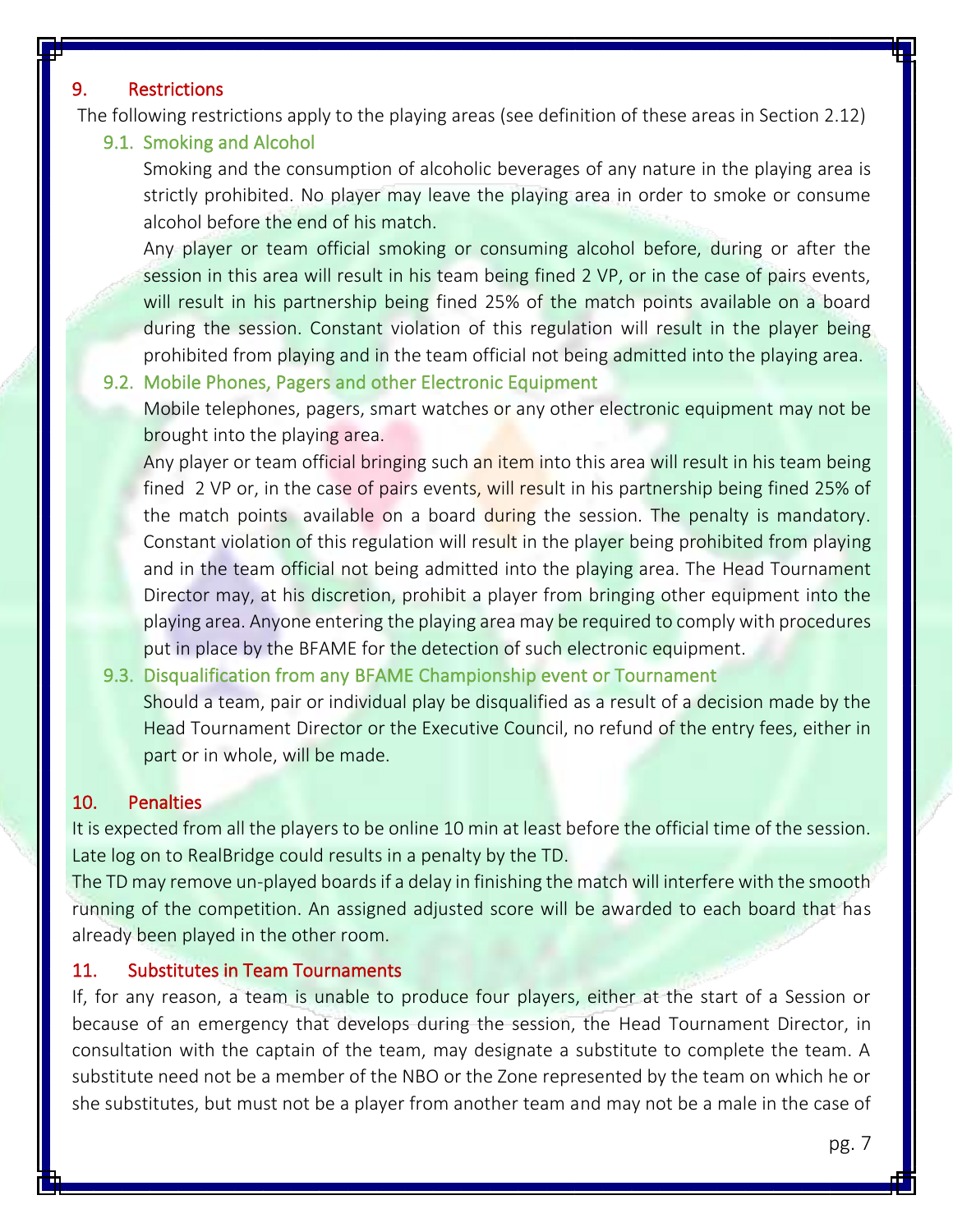an event restricted to women. In a mixed event a man may not substitute for a woman, nor a woman for a man. The Tournament Director, having designated a substitute, shall inform The Chairman of the Organizing Committee or his designee as soon as practicable. The results obtained by the substitute shall stand unless the Organizing Committee judges that the substitute's bridge skills were considerably greater than those of the player replaced, in which case an adjusted score may be determined. Whether or not the result stands, the Organizing Committee may impose appropriate penalties when it judges a team to be at fault.

The Organizing Committee shall have authority to determine whether, and to what extent, a substitute may become a permanent replacement.

# 12. Substitutes in Pair Tournaments

The Head Tournament Director may make emergency substitutions whenever they are necessary to the smooth operation of the game. If this will, or may, cause the resultant disqualification of any contestant, the contestant shall, where practicable, be notified at the time the substitution is made. In a Mixed event a man may not substitute for a woman, nor a woman for a man.

# 13. Forfeits in Team Tournaments

If a team is unable to play or complete a match, the Organizing Committee may find that team to be in fault and declare the match forfeited or postponed. The team in forfeit shall score zero Victory Points and zero IMPs for that match. The team winning the forfeited match will receive the best score between:

(a) 12 VP using the 20-0 VP continues scale, or the equivalent according to the VP scale adopted,

(b) The team's average

(c) The average score obtained by all the other opponents against the team at fault, whichever is greater.

# 14. Walkover

If a team, by its own fault, is unable to play against another team, ( see 13 ), will score zero VP. A second walk-over by the same team will be referred to the Disciplinary Committee which can apply further sanctions including disqualification of the team.

When a team is disqualified, all the team scores will be canceled in any uncompleted RR.

# 15. Score Corrections

Score corrections may be made as sanctioned in Law 79 and in Laws 69 and 71. An agreed-upon score that is proven to be erroneous to the complete satisfaction of the Head Tournament Director may be corrected up to thirty minutes after the posting of scores at the end of play on each day. Only the results of boards played that day are subject to correction.

# 16. Screens

The use of screens is mandatory throughout in all Zonal team BFAME Bridge Championship.

**a)** When a player takes more than a normal time to make his call, it is not an infraction if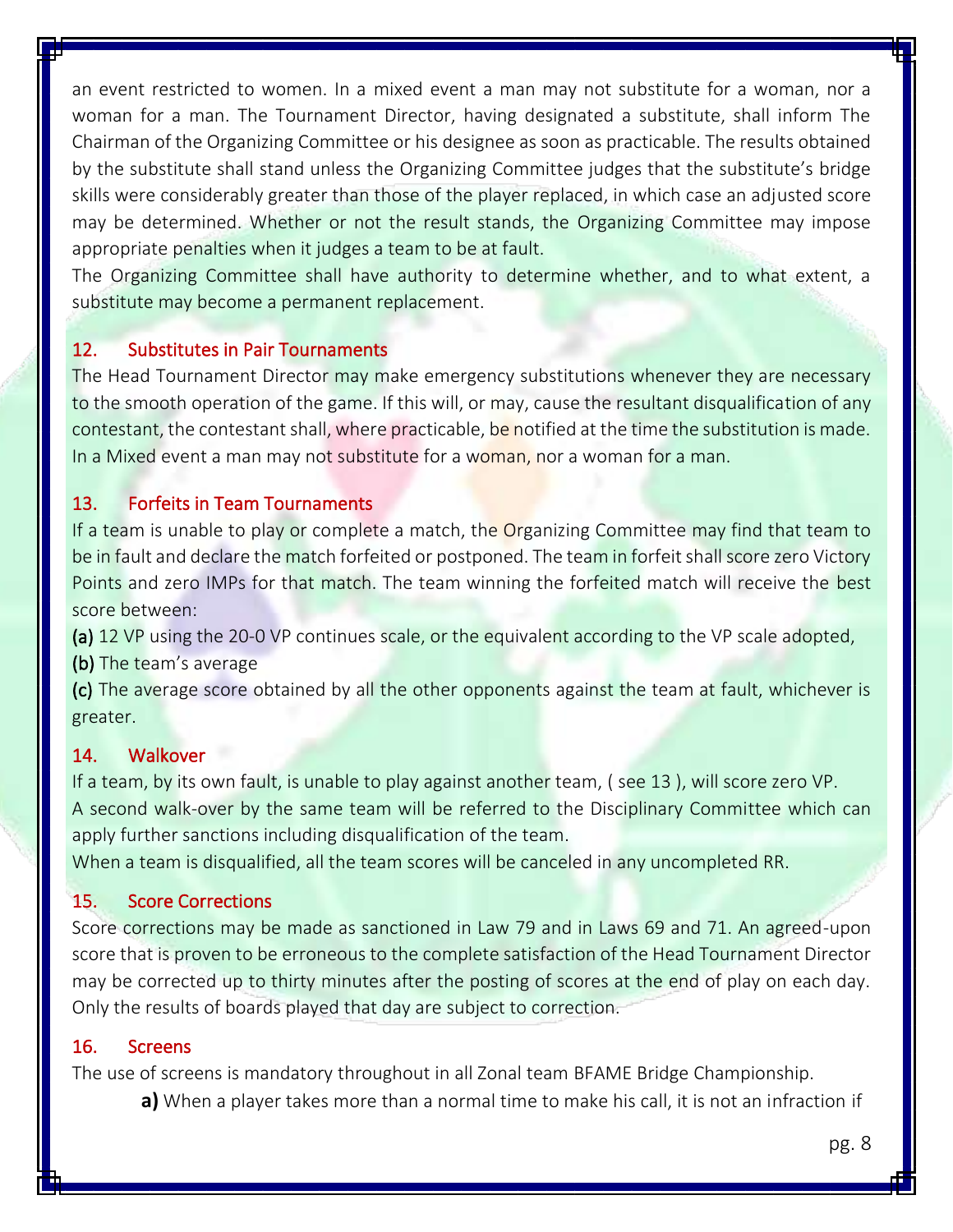he draws attention to the break in tempo. His screen-mate, however, shall not do so. **b**) If a player on the side of the screen receiving the tray considers there has been a break in tempo and consequently there may be unauthorized information he should, under Law 16B2, call the Director. He may do so at any time before the opening lead is made and the screen opened.

- **c)** Failure to do as (b) provides may persuade the Director it was the partner who drew attention to the break in tempo. If so he may well rule there was no perceived delay and thus no unauthorized information. A delay in passing the tray of up to 20 seconds is not normally regarded as significant.
- **d)** However, if the players have not been randomizing the tempo of the auction, then a delay of more than 20 seconds may well be regarded as being significant.

# 17. Entry fees & Prizes

- Entry fees shall be:
	- One Team only: **US\$ 1000**
	- Two teams: **US\$ 1750**
	- Three Teams: **US\$ 2500**
	- Four Teams: **US\$ 3000**

# payment details.

Bank Name : Bank al Etihad Bank Address : +962 5607011, INFO@BANKALETIHAD.COM, www.BANKALETIHAD.COM Account Name: BRIDGE FEDERATION OF ASIA AND MIDDLE EAST US \$ account #: 0310230362015101 IBAN: (US \$): JO25UBSI1200000310230362015101

# BFAME Treasurer

Mr. Yousef Batshoun y.batshon@gmail.com

# 18. Rulings and reviews

After a director has given a ruling, a request for a review may be made.

# 19. Review following a Tournament Director's ruling

(see definition in Section 2.14 , 2.15)

# 19.1. General

The WBF Code of Practice is utilized by the WBF Tournament Directors before any rulings are given, and such rulings are made in consultation with other Directors, senior players and other personnel as appropriate.

The Code of Practice will apply. Players should note the procedures which the Code calls upon them to adopt (as, for example, that they should randomize and make unpredictable the tempo of passing the tray).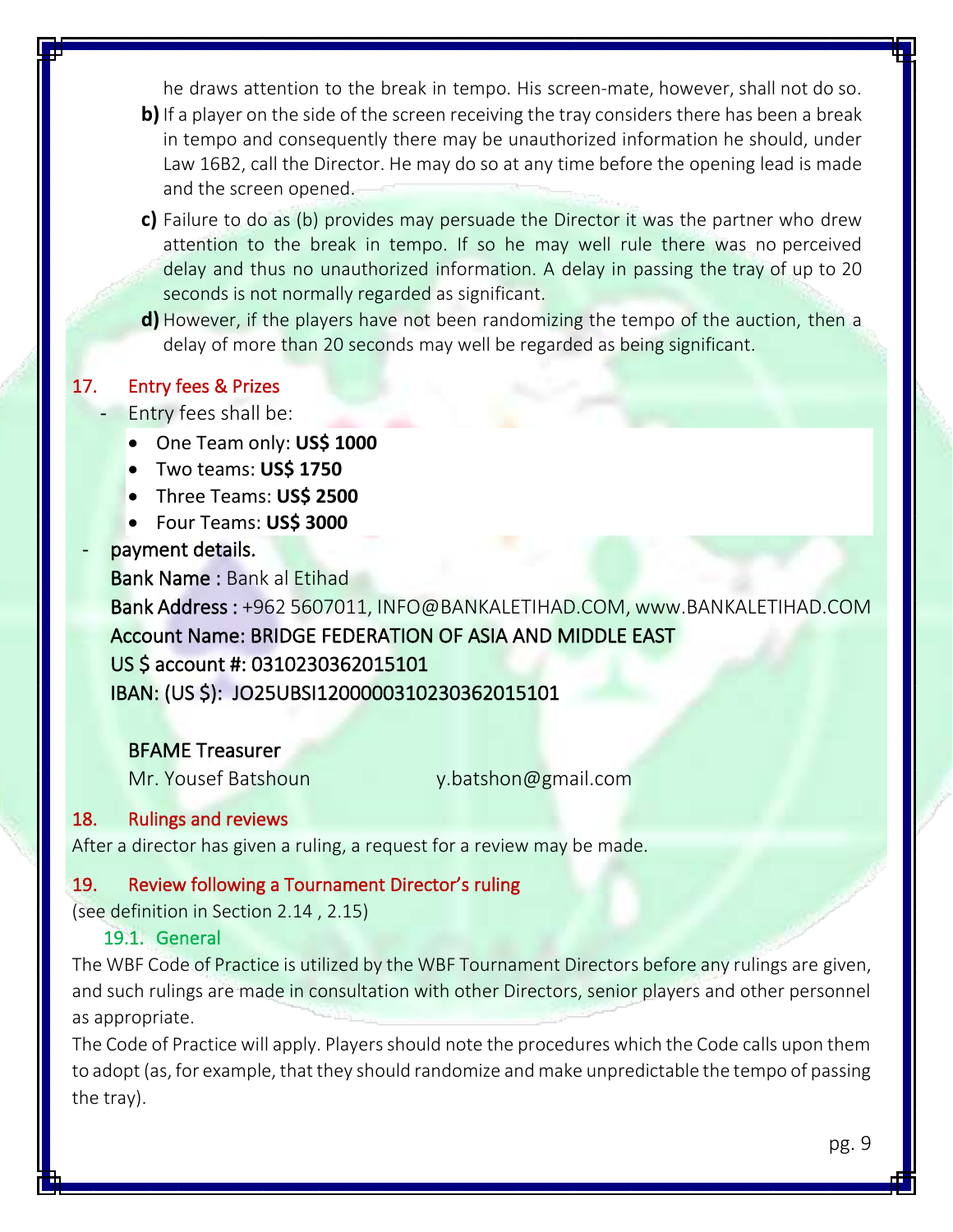# 20. Request for a Review

A request for a review of a Tournament Director's ruling must be lodged within 30 minutes of the first posting of the official score for the Session in which the board was played that is the subject of the ruling. All such requests must be lodged by the team's Captain or his designee, or by one member of the pair in the Pairs events.

#### 20.1. Deposit Requests for Review

When lodging a Request for Review the appellant must make a monetary deposit with the BFAME monitor. The amount of deposit required will be US \$ 100, with the exact amount to be informed to the participants before the start of the event. This deposit will be refunded unless the Reviewer determines that the request was without merit, in which case the deposit will be forfeited.

#### 21. Review Procedure

# 21.1. General

The case will be reviewed by a person who was not involved in the original decision. The Reviewer will check that the TD has gathered the necessary evidence of what occurred when the infraction arose. The Reviewer will then need to be satisfied that the correct law was applied and that other TDs were consulted where appropriate. In matters involving the judgement that was exercised by a player following unauthorized information, incorrect explanation or failure to alert, the Reviewer will clarify that suitable players have been asked appropriate questions to enable a judgmental view to be obtained. Finally, the Reviewer will check that the ruling that was issued based upon all the information available to the TDs was within the bounds of reasonableness. The fact that the Reviewer might have determined a slightly different ruling would not be good reason for the ruling to be varied. In the event that the process had not been followed properly in some material way, the Reviewer will ask the Head TD to correct the failings and issue a new ruling. More information about Reviews and the procedure can be found on the WBF

website.

#### 22. Team Requirements

The BFAME expects all teams and partnerships to play to win at all times and in all circumstances. While a team may rest its players and make other decisions for strategic reasons, it is not permissible for a partnership to play by design to obtain a session score inferior to that of its opponents, and the Committee shall have the authority to determine on such evidence as it considers sufficient whether a partnership has done so. Any such finding will constitute grounds for such penalties as may be imposed by the Committee, which shall also be empowered to recommend that the Executive Council disqualify or suspend the offending contestant.

#### 23. Authority of the BFAME Executive Council

The BFAME Organizing Committee reserves the authority to modify or supplement these Conditions of Contest and the supplemental conditions of contest at any time.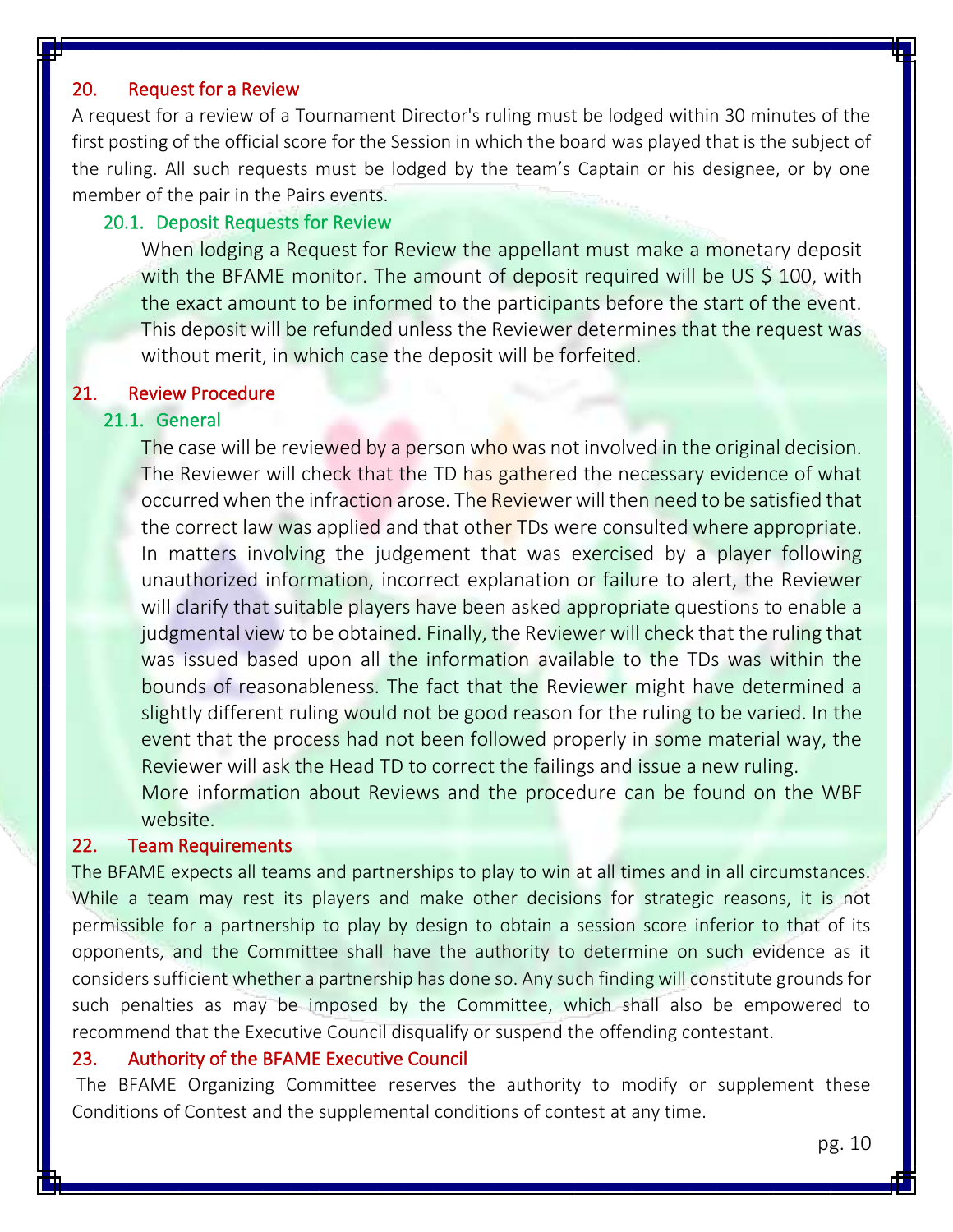# 24. Line up

Supplemental conditions of contest – online version -.

# 25. Agreement to the conditions of contest

Entering or being accredited to attend BFAME Championships means that everybody concerned with such entry knows and agrees to abide by these Conditions of Contest and the supplemental conditions of contest.

# 26. Social Media, Website & Communication

A WhatsApp Group will be created for the team's Captains for better and faster communications between the OC and the teams.

A Website for all info about the event

( [www.bridgewebs.com/bfame/](http://www.bridgewebs.com/bfame/) )

# 27. Appendix 2: BFAME Systems Policy

Players should ensure that they obtain the latest version of any BFAME Policies, which will be available on the BFAME Website.

# 28. Appendix 3: BFAME Alerting Policy

The BFAME has adopted the Alerting Procedure given by The WBF. Players should ensure that they obtain the latest version of any WBF Policies, which will be available on the BFAME Website ( [www.bridgewebs.com/bfame/](http://www.bridgewebs.com/bfame/) ) or WBF Website ( [www.worldbridge.org](http://www.worldbridge.org/) ) or from [www.ecatsbridge.com.](http://www.ecatsbridge.com/)

# 29. Appendix 4: BFAME Psychic Bidding Policy

The BFAME has adopted the Psychic Bidding Policy given by The WBF. Players should ensure that they obtain the latest version of any WBF Policies, which will be available on the BFAME Website ( [www.bridgewebs.com/bfame/](http://www.bridgewebs.com/bfame/) ) or WBF Website ( [www.worldbridge.org](http://www.worldbridge.org/) ) or from [www.ecatsbridge.com.](http://www.ecatsbridge.com/)

# 30. Appendix 5: WBF Code of Practice

Players should ensure that they obtain the latest version of the WBF Code of Practice, which will be available on the BFAME Website ( [www.bridgewebs.com/bfame/](http://www.bridgewebs.com/bfame/) ) or WBF Website ( [www.worldbridge.org](http://www.worldbridge.org/) ) or from [www.ecatsbridge.com.](http://www.ecatsbridge.com/)

# 31. Appendix 6 – WBF/BFAME IMP to VP Conversion Scale

This scale will be used in BFAME/ WBF Championships and should be used for major team **Tournaments**